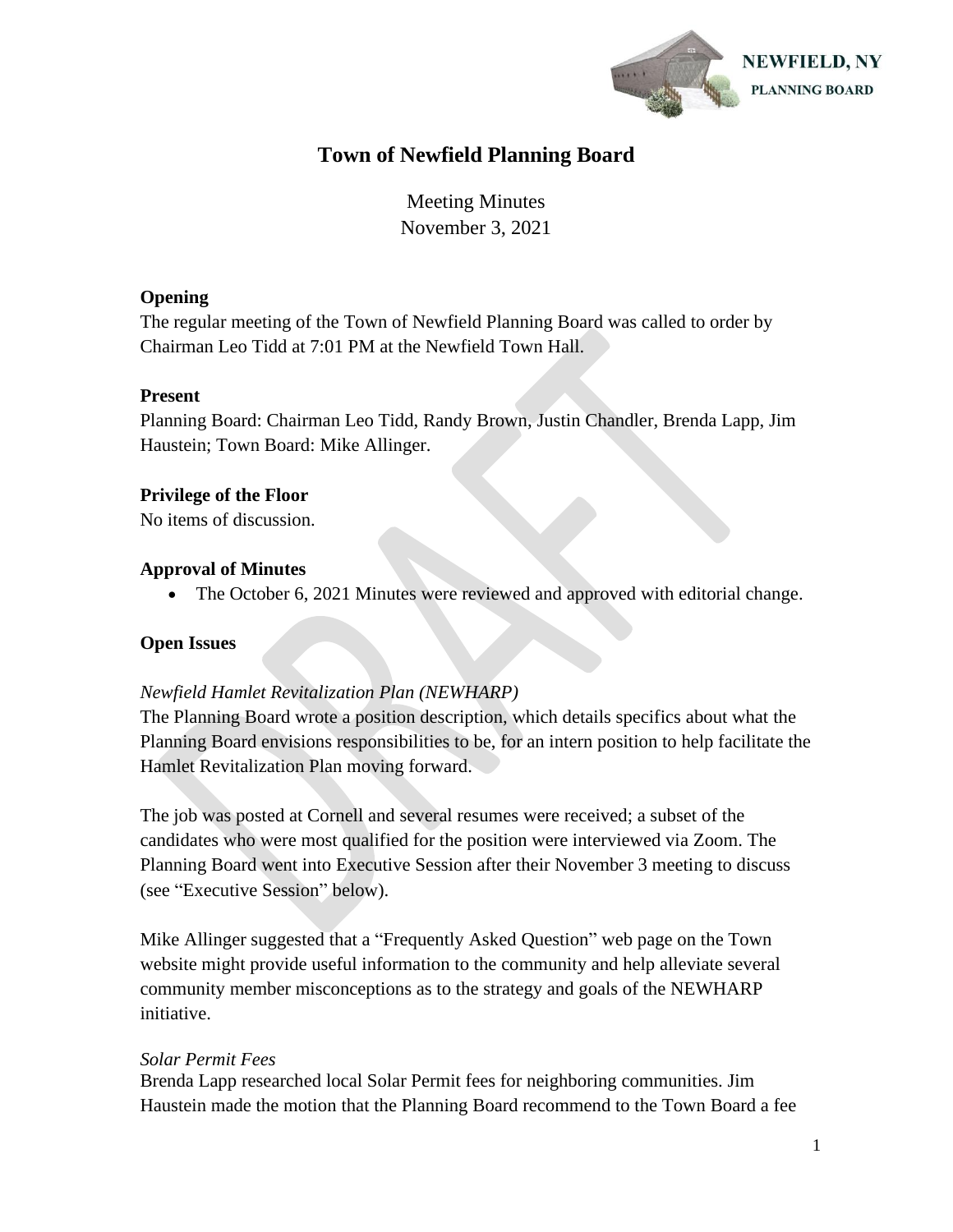

for large-scale solar farms of \$1000 plus \$50 per acre for each acre of solar farm for every acre above five acres. This suggested fee plan was approved unanimously by the Planning Board. ACTION ITEM: Jim Haustein to draft correspondence for the recommendation and provide to Chairman Leo Tidd to forward to the Town Board.

Also discussed were the dead screen plantings on the perimeter of the Burdge Hill/Millard Hill solar farm. ACTION ITEM: Jim Haustein to compose draft letter to solar farm operator to request that plantings be replaced in the spring.

## **New Business**

## *Site Plan Reviews/Subdivision Applications*

No new site plans or subdivision applications were received during October 2021; no site plans or subdivision applications are currently under review.

#### *Review of Building Permits*

The Planning Board had no concerns or comments on any of the Building Permits issued during October 2021. The Planning Board inquired regarding the demolishing of the Miller Motorworks facility and was later advised by Alan Teeter, Code Officer, that no final decision has been made regarding reconstruction details.

#### *Right to Farm Law*

The Planning Board has investigated benefits of a "Right to Farm" law for Newfield. Article 25AA of New York State Agriculture and Markets Law includes a Right to Farm provision which requires the Commissioner of Agriculture and Markets to resolve disputes about farm practices on farm operations within agriculture districts. Randy Brown provided information regarding the definition of a New York Agricultural Zone and laws that apply to Agricultural Zones. Jim Haustein provided reference material from neighboring jurisdictions which discussed their Right to Farm Laws.

The Planning Board concluded that the State Right to Farm Law as currently written provides sufficient protection to local farmers and the Planning Board will not recommend that the Town Board consider a local law for Newfield.

# **Miscellaneous**

#### *Training Reminder*

Planning Board members were reminded that four hours of required training that needs to be completed in 2021.